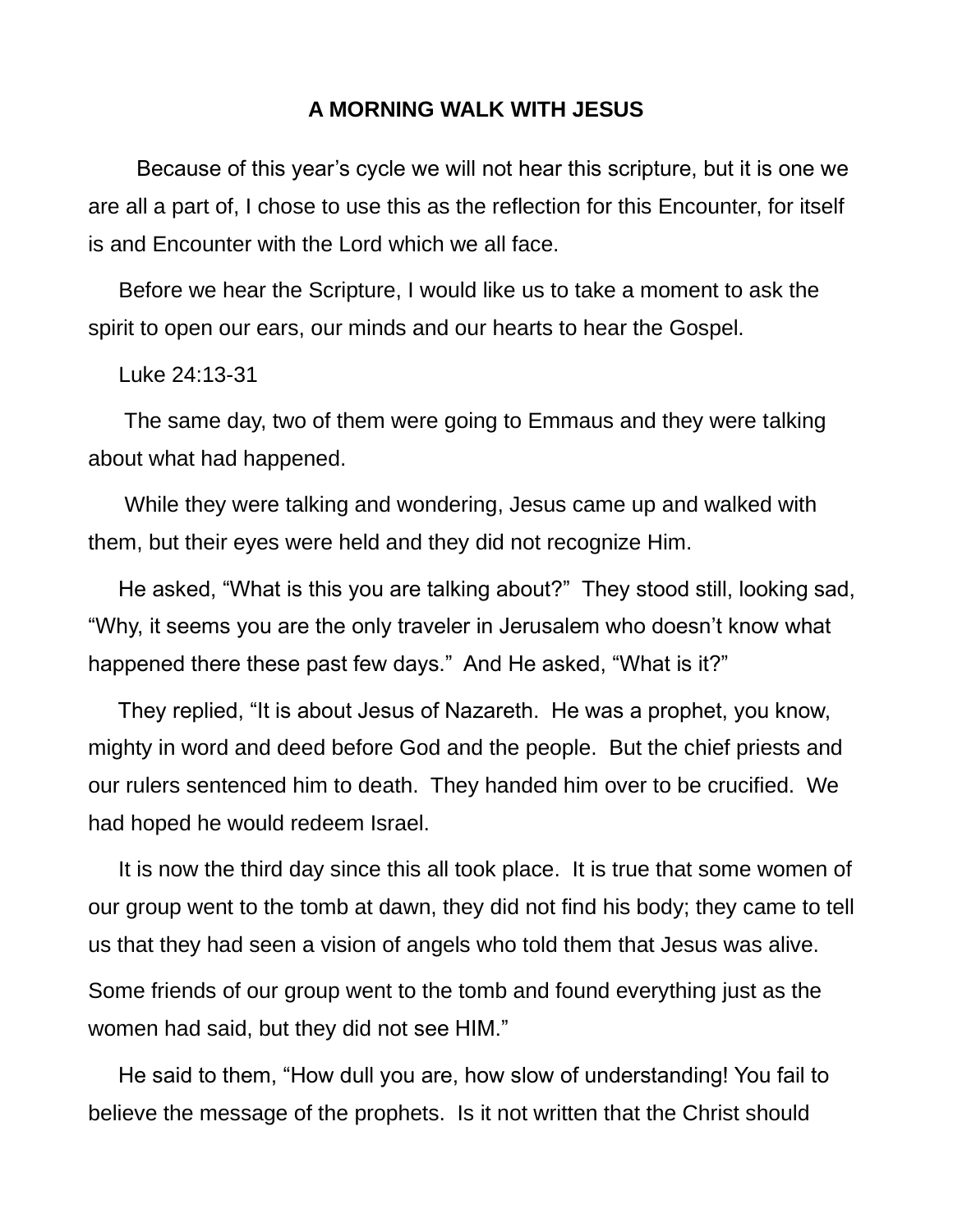suffer all this and then enter his glory?" Then starting with Moses and going through the prophets, he explained to them everything in Scripture concerning himself.

 As they drew near the village they were heading for, Jesus made as if to go farther. But they prevailed upon him, "Stay with us, for the night comes quickly. The day is now almost over." So, He went to stay with them.

 When they were at table, he took the bread, said a blessing, broke it and gave each a piece.

 Then their eyes were opened and they recognized him: but, he vanished from their sight. And they said to each other, "Were not our hearts burning within us as were talking on the road. They immediately set out and returned to Jerusalem.

 Jesus did not wait for his disciples at the END of the Emmaus road, he came searching for them near the beginning of their journey. He finds them going home discouraged and sad that the promises made about Him were not fulfilled. Their hopes for a new world order were dashed. He knows this, but he still approaches them with the love He always had for them.

 Just like the disciples, Jesus enters our lives too, but we often do not see Him when our dreams are dashed or life has taken a wrong turn. We do not take the time to open ourselves to see Him present and open our hearts to allow him in or we close our eyes to his presence. How would you feel if you were approached by a stranger at these times in your life.

 The disciples apparently felt open as this man approached and touched their hearts, but he knew they needed to be re-evangelized on the concept of his resurrection. It was a challenge to them the first time they heard it and now more of challenge to believe. It was not Him who changed, but they.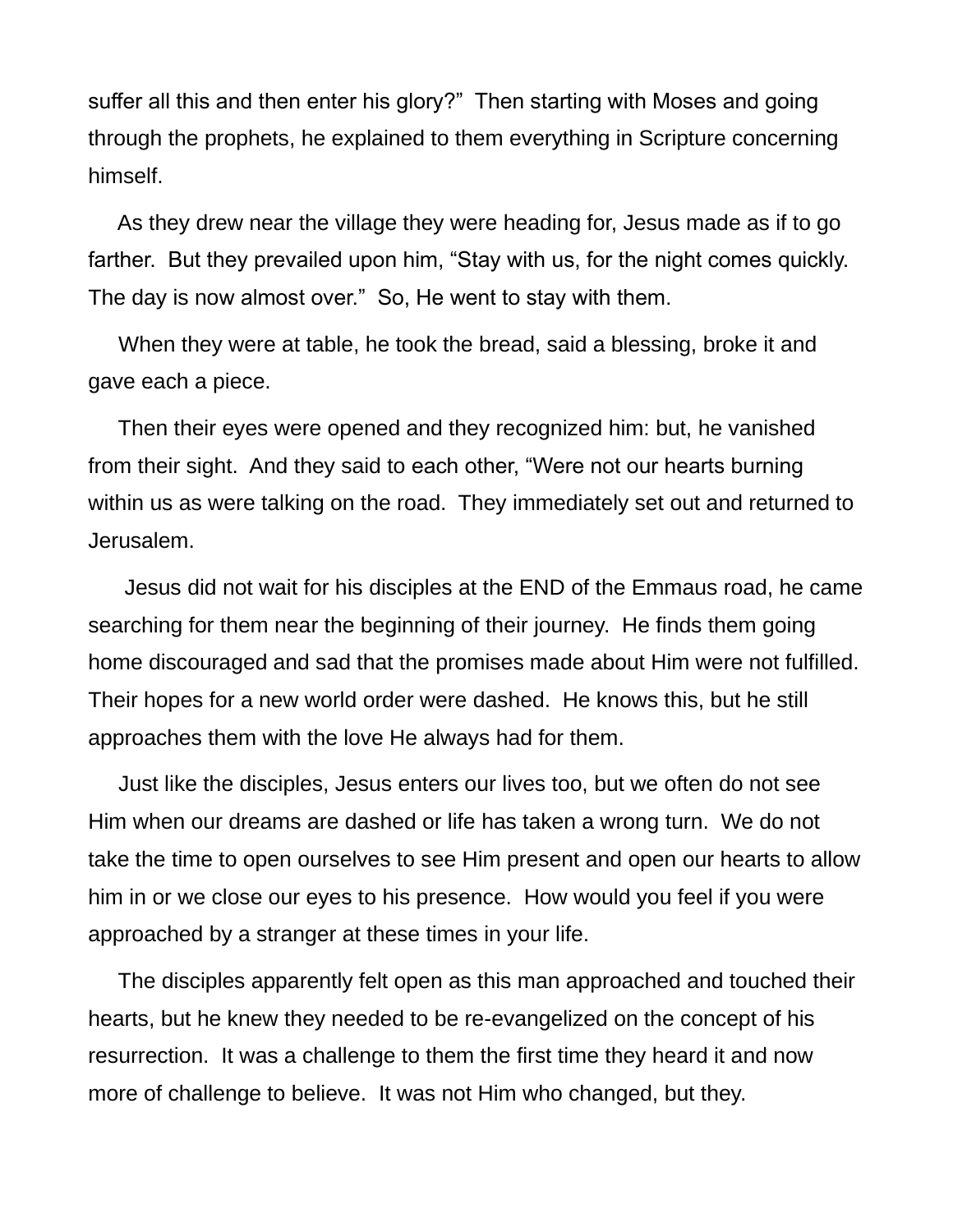As the disciples were putting distance between themselves and Jerusalem, they were also turning their backs on what had become home, family and life to be left behind. Jesus, became for them, just a fellow traveler , a seeker by association with them at this time. But, it was not him who changed, but they because of the events of the past few days. Would we have done the same this Easter? Do we do it today?

 As the disciples struggled, so do we, when we do not see the results we think the Lord should have put into our lives.

 Jesus asked the question, "What is this you are talking about?" This gave the disciples who were dealing with the shock of the present days , to talk it out. He became a listener and they talked of their hopes and dreams and the confusion over what had transpired,of perceived promises not fulfilled in their minds eye.

 Jesus asks us to talk things out with Him as well. Do you take the time to do it? But, also do you listen for his response? Yes, he knows what we need before we ask, but do we verbalize it. For in verbalizing it we come to understand; to discover where we are; to realize He is really the Resurrected Son of God.

 Then he opened the Scriptures to them. For we have seen that Jesus was always the one who took the initiative with others in need. He was the one who spoke.

 They failed to understand like many of his disciples that the Messiah would be a sacrifice, not honored on a throne with a crown on his head. They "just didn't get it." Then and now he tries to teach them as they sit open to him. Jesus was in a teachable moment, but he prepared the ground for these disciples by giving them his history thru the scriptures. We too have experienced conferences, retreats, sermons to bring his light and teachings to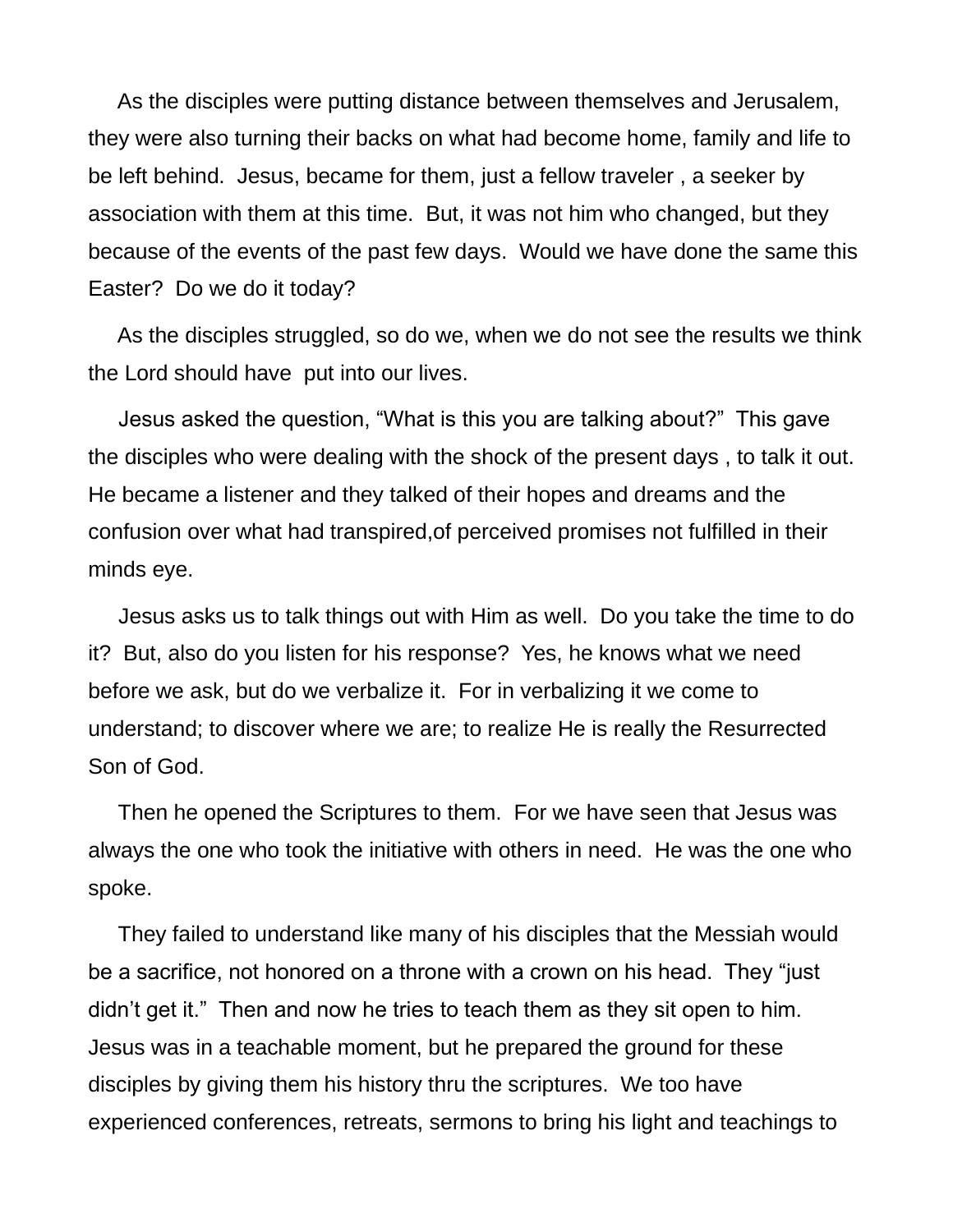us. What have we heard? How do we approach the Scriptures as a rule of our life and share them by our example of living them out and give Jesus to others. For we are his Message.

 We know Jesus made as if to go on further. He had opened these disciples by giving them the light and he waited for their response. It was up to them to decide what they were going to do about what they had heard. Jesus, does not impose himself. He takes his place among this group. He respects the meanderings of the souls on the road. But, they did not let Him go further, they invited Him, "to stay with us, it is nearly evening." If they had not invited Him, they would not have realized he was the Risen Lord.

 Do you invite Jesus Christ in when you experience the comfort of his peace, the comfort of his word? Or do you leave him on the outside so it is only a feel good moment and not a relationship moment?

 "Seated at table He took bread, blessed it and broke it and shared it" (1 Corn 10-21). The sign of what God had accomplished by Jesus' ministry, death and resurrection, where all is made present—all is actualized. The blessing transfigures the meal, it makes a simple meal the Lord's meal. An Encounter between Jesus and his disciples.

 We encounter this event also when we come to Eucharist, it should not be a mere formality. The challenge of Eucharist is that we become Eucharist, united with Jesus.

 It also becomes a personal and a community meal. The disciples participated in Himself. In receiving the bread, it is Him whom they receive.

 How do we come to the table, are we truly aware of the bread and wine as the Body and Blood of Christ or has it become a routine action that is over in a few moments and not thought about again. Do we remember it was Jesus doing it the first time or have you become a passive participant?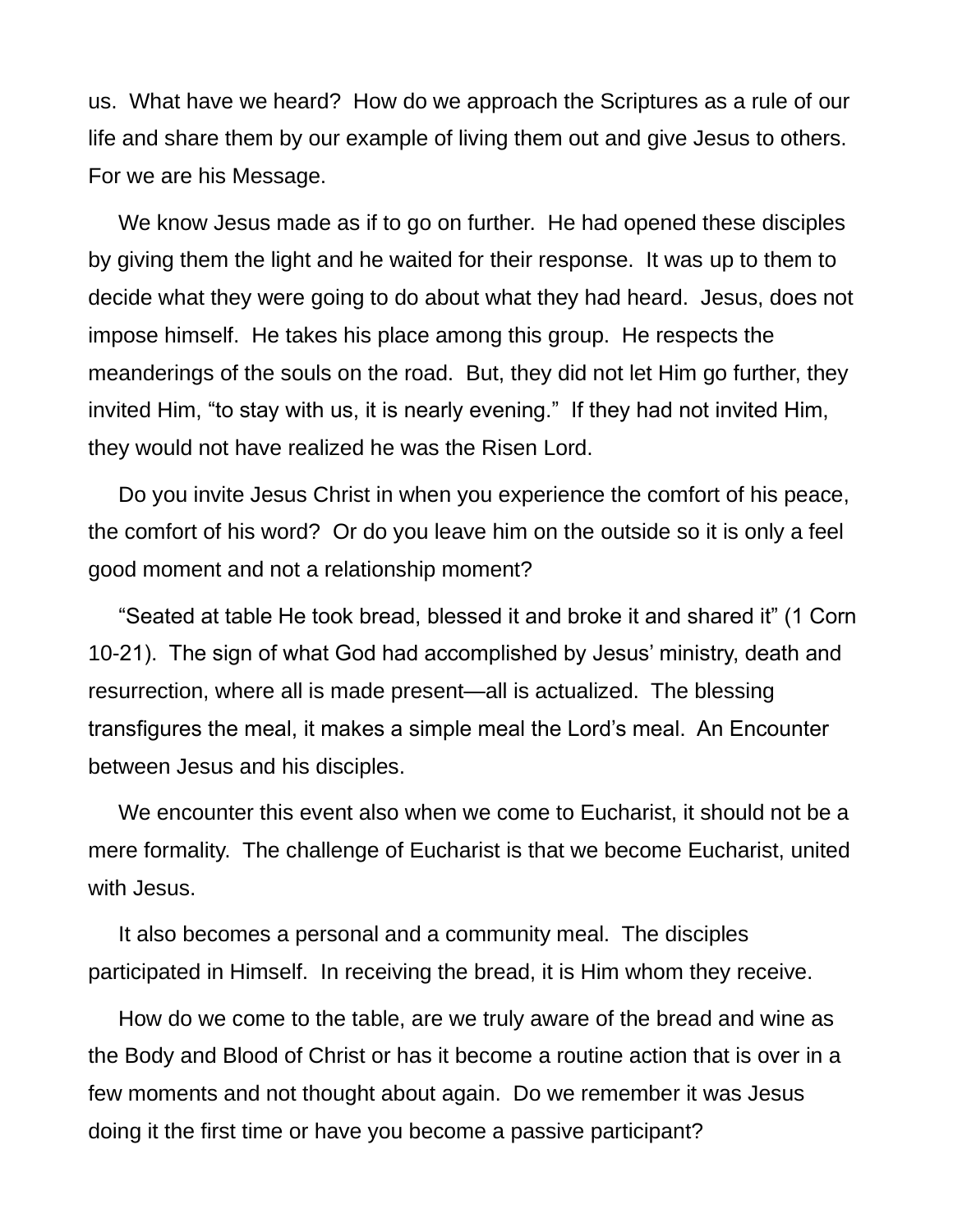Now they wonder why He vanishes. It is the only way he can begin to give them "Faith without Seeing." They were not terrified, but awakened to the need to share this with their fellow companions.

 Will we this Easter Season walk away from Jesus, because he did not fulfill what we expected—or will we daily see Him in the "breaking of the Bread" and come back to the Community of this followers, with the joy and fear of our own lives—lived out in the day to day routines and seeing Jesus walking with us.

Jesus approaches You

Jesus asks why you are sad

Jesus Listens to you

Jesus teaches you

Jesus breaks bread with you

Jesus vanishes from your sight

Jesus is Here with you

Let us take a few moments to ponder...........Quiet time

Closing: We are all travelers on a journey a journey that never ends, Let us Pray…….

 **Risen One, you showed yourself to your early followers to bolster their faith and to glorify your Father. Help us recognize you not only in our breaking open and sharing the bread of the word and the bread of the eucharist but also in the breaking of the bread created by the actions of our everyday lives.**

 **Be close to us, Lord, as you were close to all the unnamed disciples who saw you with their eyes. Lord Jesus, be with all of us who must now**